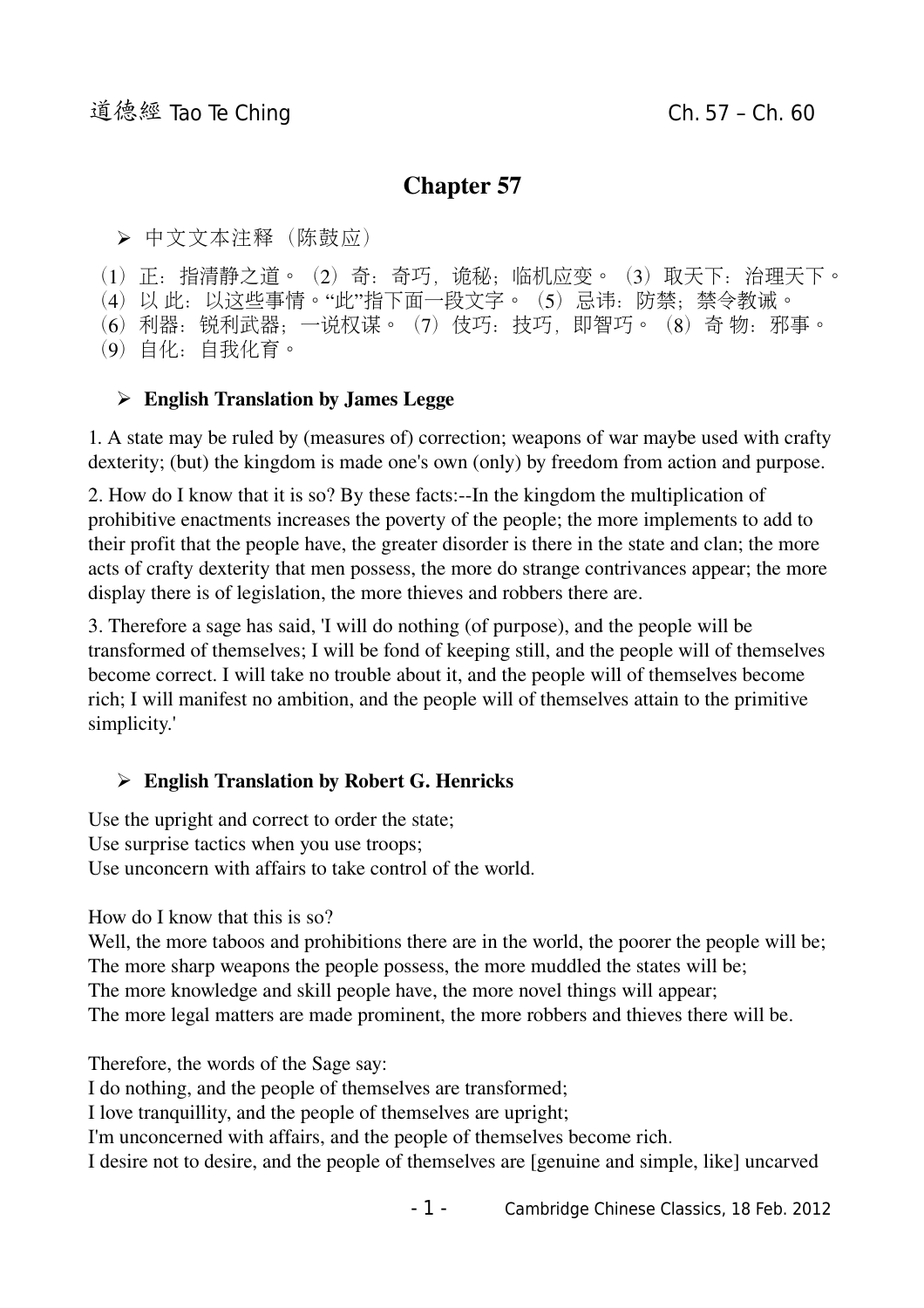## 道德經 Tao Te Ching Change Ch. 57 – Ch. 60

wood.

#### $\triangleright$  English Translation by D. C. Lau

Govern the state by being straightforward; Wage war by being crafty; But win the empire by not being meddlesome.

How do I know that it is like that? By means of this.

The more taboos there are in the empire The poorer the people; The more sharpened tools the people have The more benighted the state; The more skills the people have The further novelties multiply: The better known the laws and edicts The more thieves and robbers there are.

Hence the sage says, I take no action and the people are transformed of themselves; I prefer stillness and the people are rectified of themselves; I am not meddlesome and the people prosper of themselves; I am free from desire and the people of themselves become simple like the uncarved block.

## Chapter 58

➢ 中文文本注释(陈鼓应)

 (1)闷闷:昏昏昧昧,含有宽厚的意思。(2)淳淳:淳厚。(3)察察:严苛。 (4)缺缺:狡诘(5)其无无正也:它们并没有定准,指福、祸变换无端。(6)正 复为奇,善复为妖:正再转变为邪,善再转变为恶。(7)人之迷,其日固久:人们 的迷惑,已经有长久的时日。(8) 方而不割:方正而不割伤人。(9)廉而不刿: 锐利而不伤害人。廉,利。刿,伤。(10)直而不肆: 直率而不放肆。(11)光而 不耀: 光亮而不刺耀。

#### $\triangleright$  English Translation by James Legge

1. The government that seems the most unwise, Oft goodness to the people best supplies;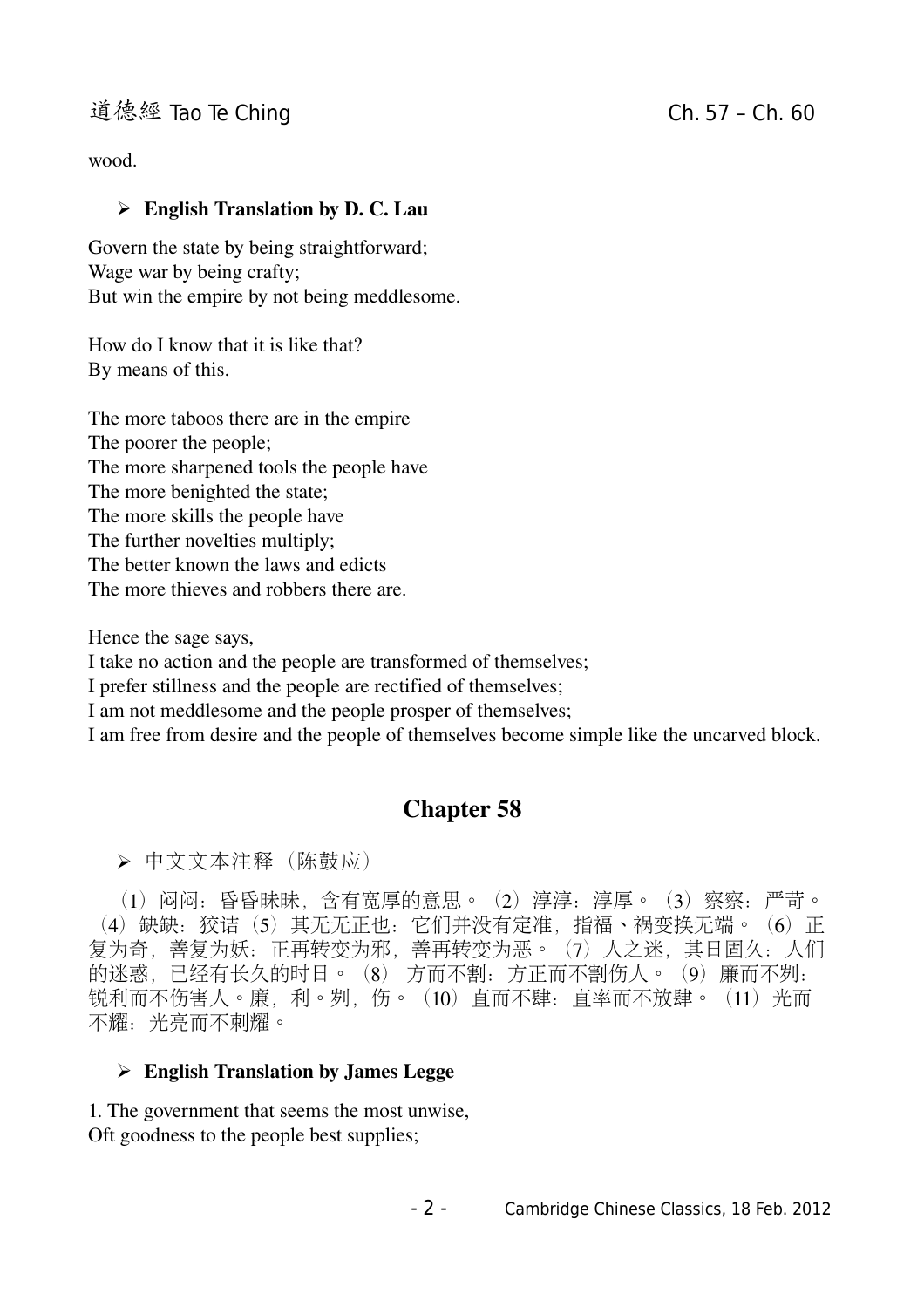## 道德經 Tao Te Ching Change Ch. 57 – Ch. 60

That which is meddling, touching everything, Will work but ill, and disappointment bring.

Misery!--happiness is to be found by its side! Happiness!--misery lurks beneath it! Who knows what either will come to in the end?

2. Shall we then dispense with correction? The (method of) correction shall by a turn become distortion, and the good in it shall by a turn become evil. The delusion of the people (on this point) has indeed subsisted for a long time.

3. Therefore the sage is (like) a square which cuts no one (with its angles); (like) a corner which injures no one (with its sharpness). He is straightforward, but allows himself no license; he is bright, but does not dazzle.

## ➢ English Translation by Robert G. Henricks

When the government is muddled and confused, The people are genuine and sincere. When the government is discriminate and clear, The state is crafty and cunning.

[Disaster is that on which good fortune depends.] Good fortune is that in which disaster's concealed. Who knows where it will end? For there is no [fixed] "correct." The "correct" turns into the "deviant"; And "good" turns into "evil." People's state of confusion Has certainly existed for a long time. Therefore be square but don't cut; Be sharp but don't stab; Be straightforward but not unrestrained; Be bright but don't dazzle.

## $\triangleright$  English Translation by D. C. Lau

When the government is muddled The people are simple; When the government is alert The people are cunning.

It is on disaster that good fortune perches; It is beneath good fortune that disaster crouches.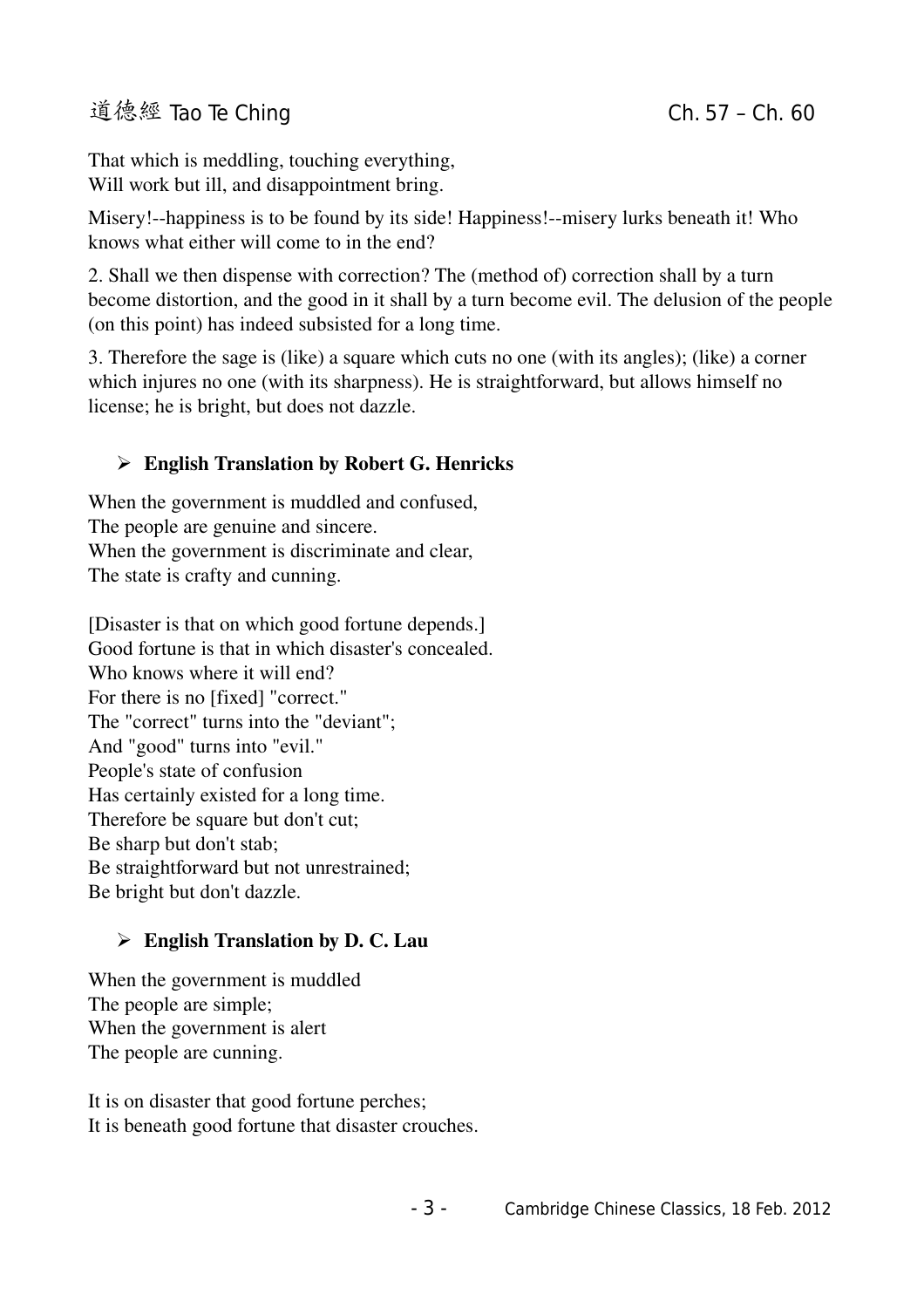# 道德經 Tao Te Ching Chang Ch. 57 – Ch. 60

Who knows the limit? Does not the straightforward exist?

The straightforward changes again into the crafty, and the good changes again into the monstrous.

Indeed, it is long since the people were perplexed.

Therefore the sage is square-edged but does not scrape, Has corners but does not jab, Extends himself but not at the expense of others, Shines but does not dazzle.

# Chapter 59

➢ 中文文本注释(陈鼓应)

 (1)事天:保养天赋。(2)啬:爱惜,保养。(3)早服:有两种解释:一、服, 作复, 返。早服, 早返干道。二、服作事, 早服意为早为准备。 (4) 重积德: 不断 地积蓄"德"。重, 多, 厚, 含有不断增加的意思。德, 指啬"德"。(5) 有国之母: 有国, 含有保国的意思。母, 譬喻保国的根本之道。(6)长生久视: 长久维持, 长 久存在 。久视,久立。

#### $\triangleright$  English Translation by James Legge

1. For regulating the human (in our constitution) and rendering the (proper) service to the heavenly, there is nothing like moderation.

2. It is only by this moderation that there is effected an early return (to man's normal state). That early return is what I call the repeated accumulation of the attributes (of the Tâo). With that repeated accumulation of those attributes, there comes the subjugation (of every obstacle to such return). Of this subjugation we know not what shall be the limit; and when one knows not what the limit shall be, he may be the ruler of a state.

3. He who possesses the mother of the state may continue long. His case is like that (of the plant) of which we say that its roots are deep and its flower stalks firm:--this is the way to secure that its enduring life shall long be seen.

#### ➢ English Translation by Robert G. Henricks

For ordering humanity and serving Heaven, nothing's so good as being sparing. For only if you are sparing can you, therefore, early submit [to the Way]. Early submission—this is called to repeatedly accumulate Virtue. If you repeatedly accumulate Virtue, then there is nothing you can't overcome. When there is nothing you can't overcome, no one knows where it will end. When no one knows where it will end, you can possess the state. And when you possess the mother of the state, you can last a very long time.

- 4 - Cambridge Chinese Classics, 18 Feb. 2012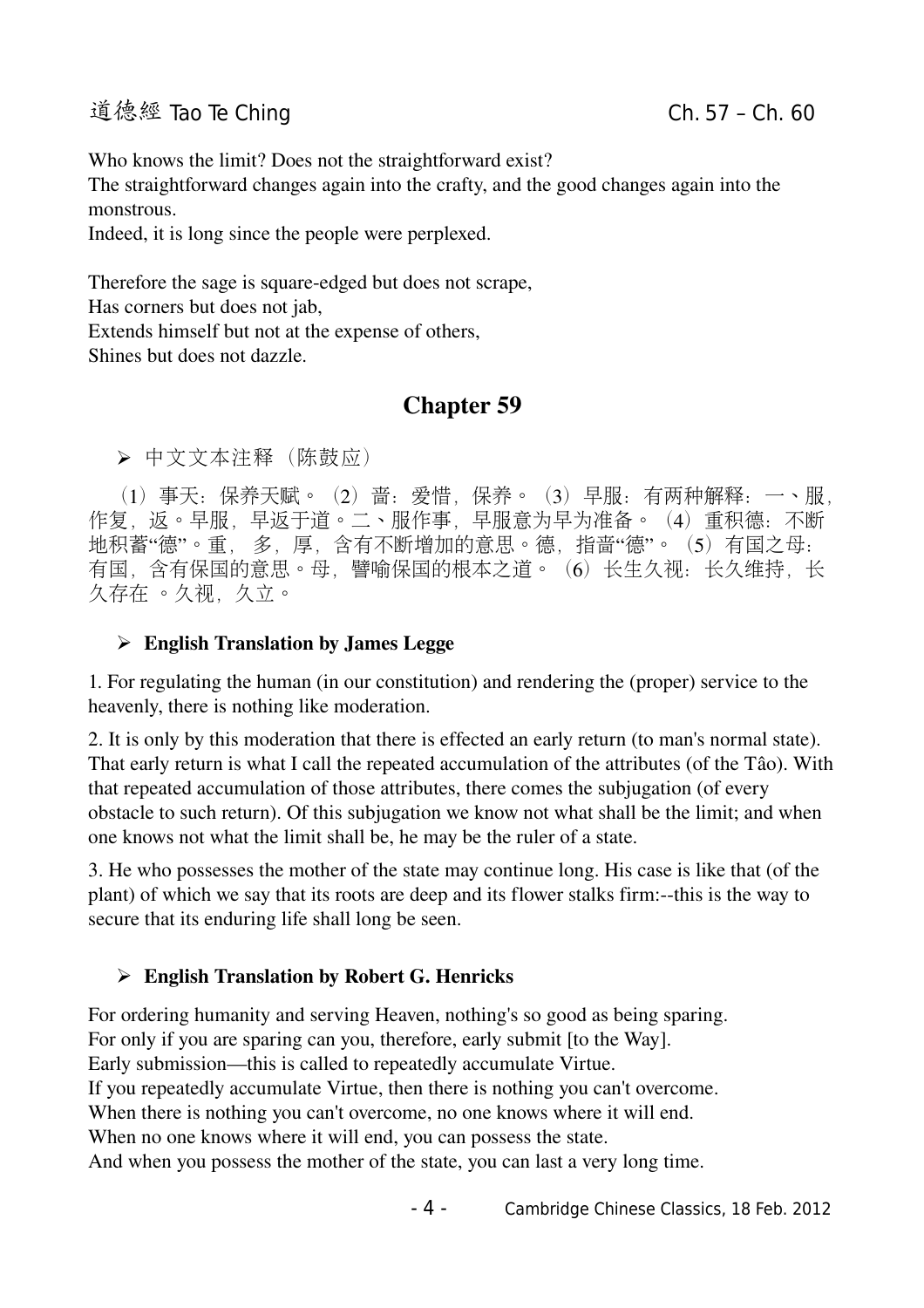## 道德經 Tao Te Ching Change Change Ch. 57 – Ch. 60

This is called [having] deep roots and a firm base, It's the Way of long life and long-lasting vision.

## $\triangleright$  English Translation by D. C. Lau

In ruling the people and in serving heaven it is best for a ruler to be sparing.

It is because he is sparing

That he may be said to follow the way from the start;

Following the way from the start he may be said to accumulate an abundance of virtue;

Accumulating an abundance of virtue there is nothing he cannot overcome;

When there is nothing he cannot overcome, no one knows his limit;

When no one knows his limit

He can possess a state;

When he possesses the mother of a state

He can then endure.

This is called the way of deep roots and firm stems by which one lives to see many days.

# Chapter 60

➢ 中文文本注释(陈鼓应)

(1) 治大国, 若烹小鲜: 小鲜, 小鱼。(2) 莅, 同"蒞", 临。(3) 其鬼不神: 鬼不起作用。"神"这里作"伸"讲。(4) 非其鬼不神, 其神不伤人: 非, 不唯二字之 合音。(5) 两不相伤: 指鬼神和圣人不侵越人。(6) 故德交归焉: 韩非子说"德交 归焉",言其德上下交盛而俱归于民也。意即人民相安无事。

## $\triangleright$  English Translation by James Legge

1. Governing a great state is like cooking small fish.

2. Let the kingdom be governed according to the Tâo, and the manes of the departed will not manifest their spiritual energy. It is not that those manes have not that spiritual energy, but it will not be employed to hurt men. It is not that it could not hurt men, but neither does the ruling sage hurt them.

3. When these two do not injuriously affect each other, their good influences converge in the virtue (of the Tâo).

## ➢ English Translation by Robert G. Henricks

Ruling a large state is like cooking small fish.

When you use the Way to govern the world, evil spirits won't have godlike power. Actually, it's not that evil spirits won't have godlike power,

- 5 - Cambridge Chinese Classics, 18 Feb. 2012